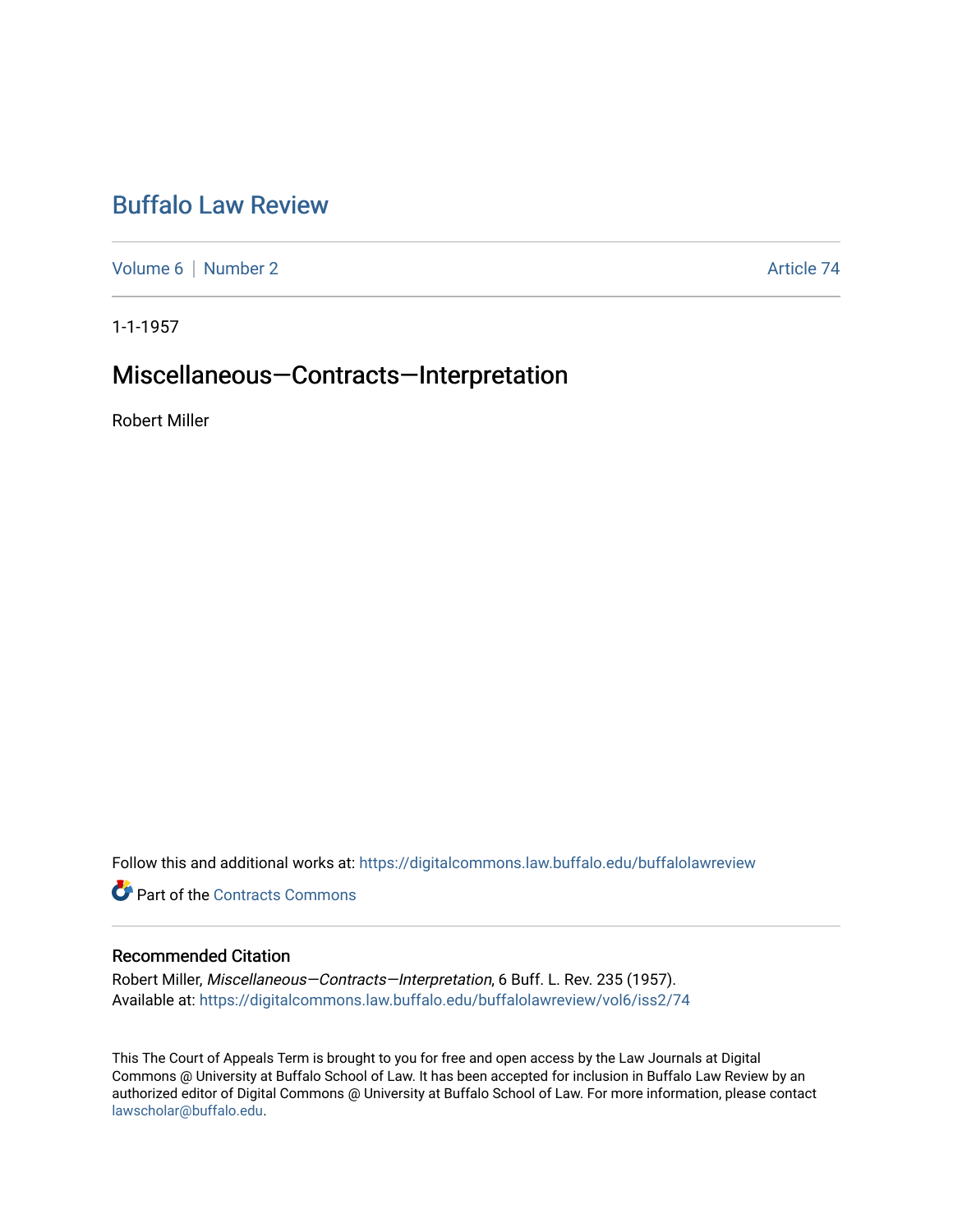#### *COURT OF APPEALS, 1955 TERM*

A relatistic approach, apparent in the language of *Meserole,* would involve **an** exception from the prohibition of the statutes, of discounts which are part of a commercial transaction, as, for instance, the practice of factors who for over **130** years have been discounting the notes of their consignors, in conjunction with the consignment transaction. 19 The *Meserole* holding, however, went beyond this and excepted also preexisting notes given for what practically was a loan. The instant case refuses to carry this extension to notes created for the purposes of the loan.

Under the present test, then, it appears that if the transaction in *Discount Factors* were carried on with prior notes of the maker, and the loan were made **not** directly to the maker but to the plaintiff, the latter would be a "seller" and although the loan would go through him to the maker, so that the net effect would be the same as that which did result, the notes would have been valid. Although the line between purchase and loan has been recognized as sometimes difficult to draw,<sup>20</sup> an attempt such as this might be pierced by the court. The line, however, is apparently that only of the court, and will continue to be drawn on a case by case basis until the legislature sees fit to finally clarify the applications of these sections.

#### Contracts-Interpretation

When the words of a contract are unequivocal, a court should give them their full effect.<sup>21</sup> Extrinsic evidence will not be allowed to change the meaning, where the words are plain and clear, and convey a distinct idea.<sup>22</sup> Such contracts leave little room for interpretation and the courts construe the contracts accordingly. The question then arises as to what should be done with ambiguous terms in a contract. The answer lies in a well known rule of construction that is applicable to instruments of doubtful meaning. A construction should be given to a contract that will consider all the words and phrases rather than a construction that will render some terms nugatory.<sup>23</sup> Words should not be ignored or considered surplusage unless they clearly conflict with the intention and purpose of the contract.<sup>24</sup> Thus the interpretation that gives effect to all the words and terms in the contract, should be preferred over an interpretation that ignores some words in the contract.<sup>25</sup>

24. Gail v. Gail, 127 App. Div. 892, 112 N. Y. Supp. 96 (4th Dep't 1908).<br>25. Buffalo East Side R.R. Co. v. Buffalo Street R.R. Co., 111 N. Y. 132.

**<sup>19.</sup>** *Meserole Securities Co. v. Cosman,* 253 **N.** Y. **130,** 136, **170 N. E.** 519, 521 (1930).

<sup>20.</sup> *Meserole Securities Co. v. Cosman, supra* at 147, 170 N. E. at 525. 21. *Rockcliffe Realty Corp. v. Mutual Life Ins. Co. of Y. Y.,* **50** N. Y. S. 2d

<sup>851 (</sup>Sup. Ct. 1944).<br>
22. Matter of Western Union Tel. Co. 299 N.Y. 177, 86 N.E. 2d 162 (1949).<br>
23. 2 CLARK, NEW YORK LAW OF CONTRACTS §808 (1922); Fleischman v. Fur-<br>
gueson, 223 N.Y. 235, 119 N.E. 400 (1918).

**<sup>19</sup> N. E. 63 (1888).**